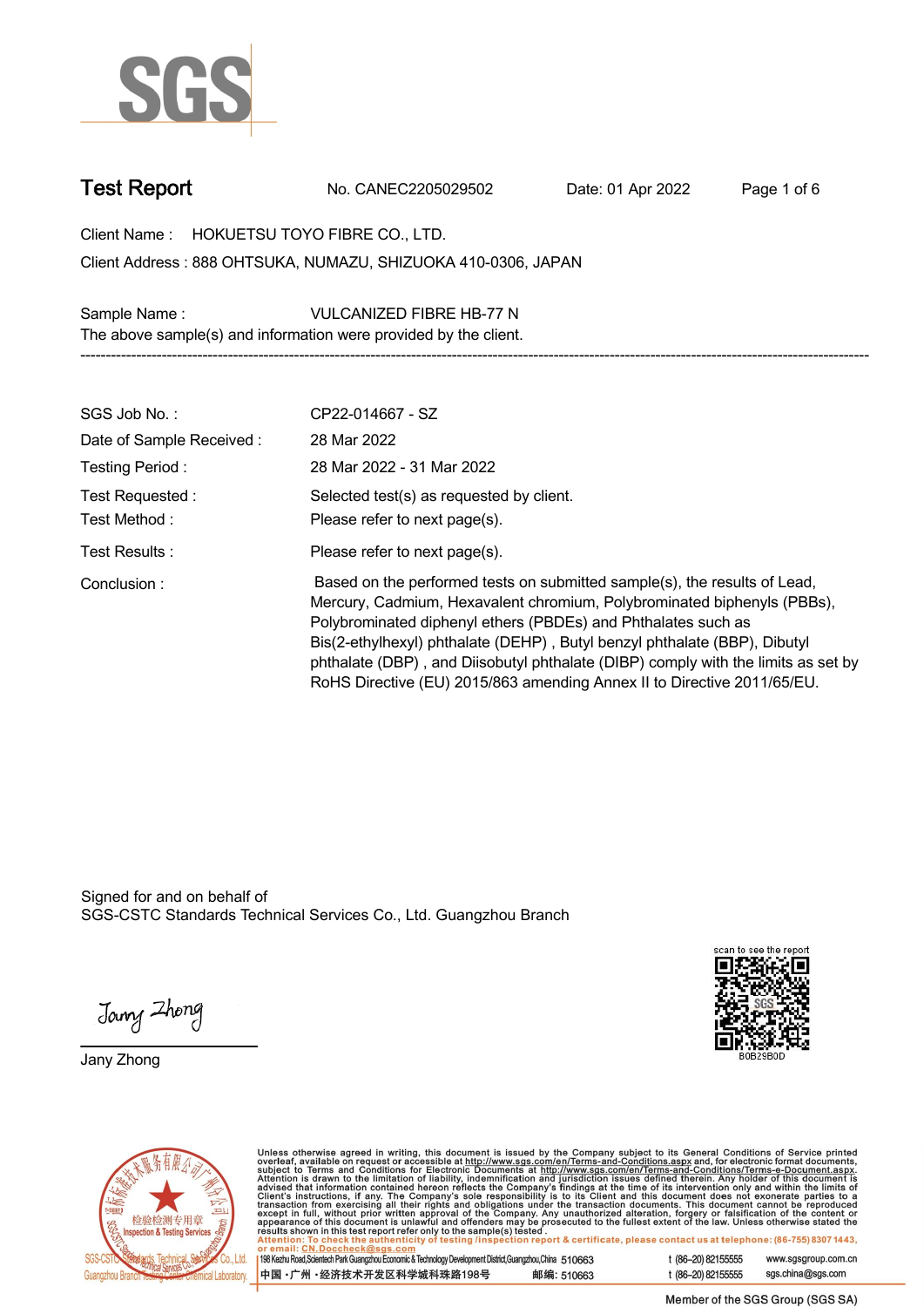

**Test Report. No. CANEC2205029502 . Date: 01 Apr 2022. Page 2 of 6.**

**Test Results :.**

**Test Part Description : .**

| Specimen No.    | <b>SGS Sample ID</b> | <b>Description</b>  |
|-----------------|----------------------|---------------------|
| SN <sub>1</sub> | CAN22-050295.002     | Gray material sheet |

- **Remarks :.(1) 1 mg/kg = 1 ppm = 0.0001% .**
	- **(2) MDL = Method Detection Limit .**
	- **(3) ND = Not Detected ( < MDL ) .**
	- **(4) "-" = Not Regulated .**

## **RoHS Directive (EU) 2015/863 amending Annex II to Directive 2011/65/EU.**

**Test Method :. With reference to IEC 62321-4:2013+A1:2017, IEC 62321-5:2013, IEC 62321-7-2:2017 , IEC 62321-6:2015 and IEC 62321-8:2017, analyzed by ICP-OES , UV-Vis and GC-MS . .**

| Test Item(s)               | Limit                    | <b>Unit</b> | <b>MDL</b>                   | 002       |
|----------------------------|--------------------------|-------------|------------------------------|-----------|
| Cadmium (Cd)               | 100                      | mg/kg       | $\overline{2}$               | ND.       |
| Lead (Pb)                  | 1,000                    | mg/kg       | $\overline{2}$               | <b>ND</b> |
| Mercury (Hg)               | 1,000                    | mg/kg       | $\overline{2}$               | <b>ND</b> |
| Hexavalent Chromium (CrVI) | 1,000                    | mg/kg       | 8                            | <b>ND</b> |
| Sum of PBBs                | 1,000                    | mg/kg       | -                            | <b>ND</b> |
| Monobromobiphenyl          |                          | mg/kg       | 5                            | <b>ND</b> |
| Dibromobiphenyl            | -                        | mg/kg       | 5                            | <b>ND</b> |
| Tribromobiphenyl           | -                        | mg/kg       | 5                            | <b>ND</b> |
| Tetrabromobiphenyl         |                          | mg/kg       | 5                            | <b>ND</b> |
| Pentabromobiphenyl         | $\overline{\phantom{0}}$ | mg/kg       | 5                            | <b>ND</b> |
| Hexabromobiphenyl          |                          | mg/kg       | 5                            | <b>ND</b> |
| Heptabromobiphenyl         |                          | mg/kg       | 5                            | <b>ND</b> |
| Octabromobiphenyl          | -                        | mg/kg       | 5                            | <b>ND</b> |
| Nonabromobiphenyl          |                          | mg/kg       | 5                            | ND.       |
| Decabromobiphenyl          |                          | mg/kg       | 5                            | <b>ND</b> |
| Sum of PBDEs               | 1,000                    | mg/kg       | $\qquad \qquad \blacksquare$ | <b>ND</b> |
| Monobromodiphenyl ether    |                          | mg/kg       | 5                            | <b>ND</b> |
| Dibromodiphenyl ether      |                          | mg/kg       | 5                            | <b>ND</b> |
| Tribromodiphenyl ether     | $\overline{\phantom{0}}$ | mg/kg       | 5                            | <b>ND</b> |
| Tetrabromodiphenyl ether   |                          | mg/kg       | 5                            | <b>ND</b> |
| Pentabromodiphenyl ether   |                          | mg/kg       | 5                            | <b>ND</b> |
|                            |                          |             |                              |           |



Unless otherwise agreed in writing, this document is issued by the Company subject to its General Conditions of Service printed overleaf, available on request or accessible at http://www.sgs.com/en/Terms-and-Conditions.as

| or email: CN.Doccheck@sgs.com                                                                                |            |                    |                     |
|--------------------------------------------------------------------------------------------------------------|------------|--------------------|---------------------|
| 198 Kezhu Road,Scientech Park Guangzhou Economic & Technology Development District,Guangzhou,China   51 O663 |            | $(86-20)82155555$  | www.sgsgroup.com.cn |
| 中国 •广州 •经济技术开发区科学城科珠路198号 »                                                                                  | 邮编: 510663 | t (86–20) 82155555 | sgs.china@sgs.com   |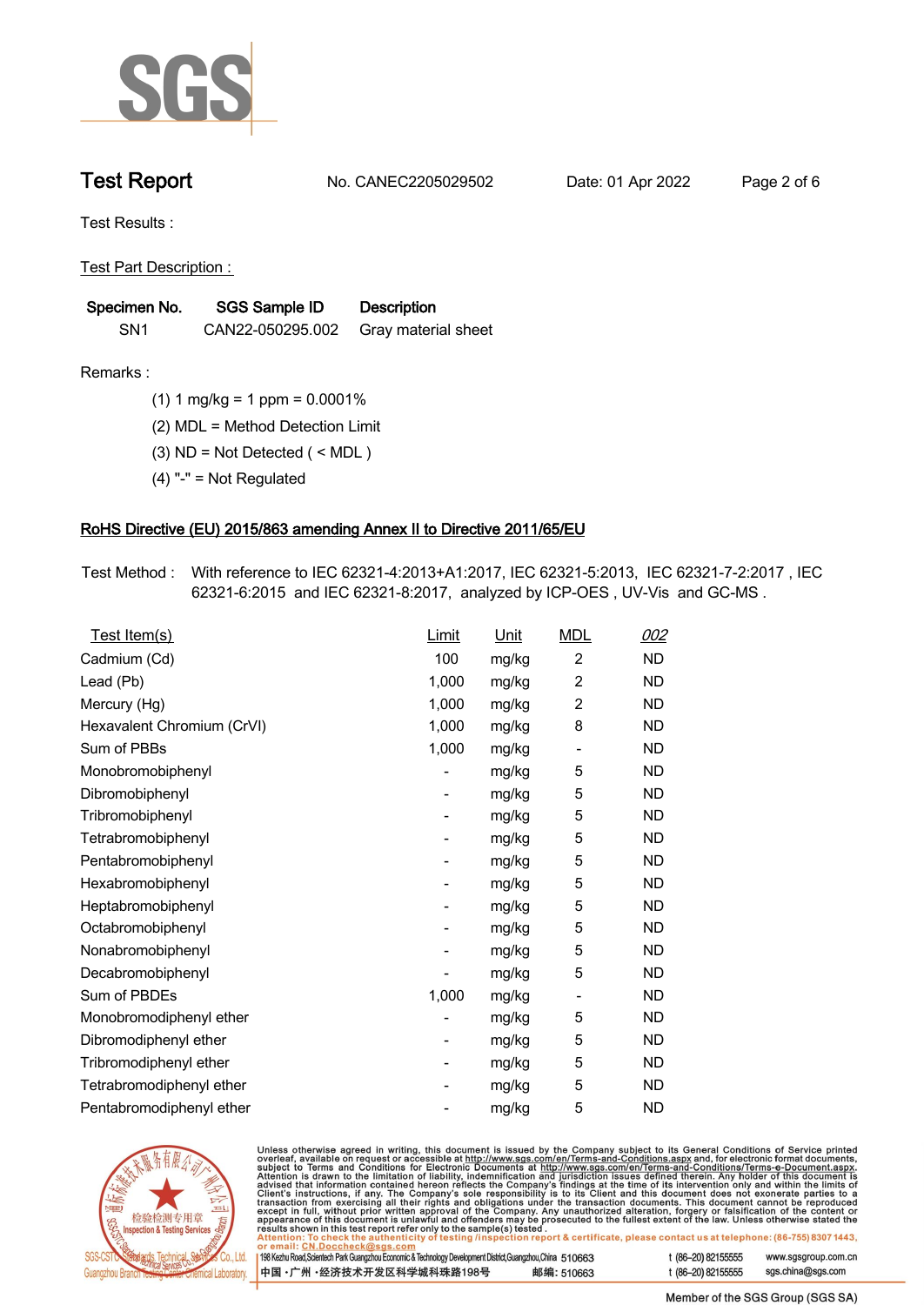

| <b>Test Report</b>                  | No. CANEC2205029502      |       |            | Date: 01 Apr 2022 | Page 3 of 6 |
|-------------------------------------|--------------------------|-------|------------|-------------------|-------------|
| Test Item(s)                        | Limit                    | Unit  | <b>MDL</b> | 002               |             |
| Hexabromodiphenyl ether             | ۰.                       | mg/kg | 5          | <b>ND</b>         |             |
| Heptabromodiphenyl ether            | ٠                        | mg/kg | 5          | <b>ND</b>         |             |
| Octabromodiphenyl ether             | Ξ.                       | mg/kg | 5          | <b>ND</b>         |             |
| Nonabromodiphenyl ether             | Ξ.                       | mg/kg | 5          | <b>ND</b>         |             |
| Decabromodiphenyl ether             | $\overline{\phantom{a}}$ | mg/kg | 5          | <b>ND</b>         |             |
| Dibutyl phthalate (DBP)             | 1.000                    | mg/kg | 50         | <b>ND</b>         |             |
| Butyl benzyl phthalate (BBP)        | 1.000                    | mg/kg | 50         | <b>ND</b>         |             |
| Bis (2-ethylhexyl) phthalate (DEHP) | 1.000                    | mg/kg | 50         | <b>ND</b>         |             |
| Diisobutyl Phthalates (DIBP)        | 1.000                    | mg/kg | 50         | ND                |             |

### **Notes :.**

**(1) The maximum permissible limit is quoted from RoHS Directive (EU) 2015/863.**

**(2) IEC 62321 series is equivalent to EN 62321 series**

**https://www.cenelec.eu/dyn/www/f?p=104:30:1742232870351101::::FSP\_ORG\_ID,FSP\_LANG\_ID:12586 37,25**

**(3) The restriction of DEHP, BBP, DBP and DIBP shall apply to medical devices, including in vitro medical devices, and monitoring and control instruments, including industrial monitoring and control instruments, from 22 July 2021..**



Unless otherwise agreed in writing, this document is issued by the Company subject to its General Conditions of Service printed<br>overleaf, available on request or accessible at http://www.sgs.com/en/Terms-and-Conditions.as

| 198 Kezhu Road, Scientech Park Guangzhou Economic & Technology Development District, Guangzhou, China 510663 |            |
|--------------------------------------------------------------------------------------------------------------|------------|
| 中国・广州 ・经济技术开发区科学城科珠路198号                                                                                     | 邮编: 510663 |

www.sgsgroup.com.cn

t (86-20) 82155555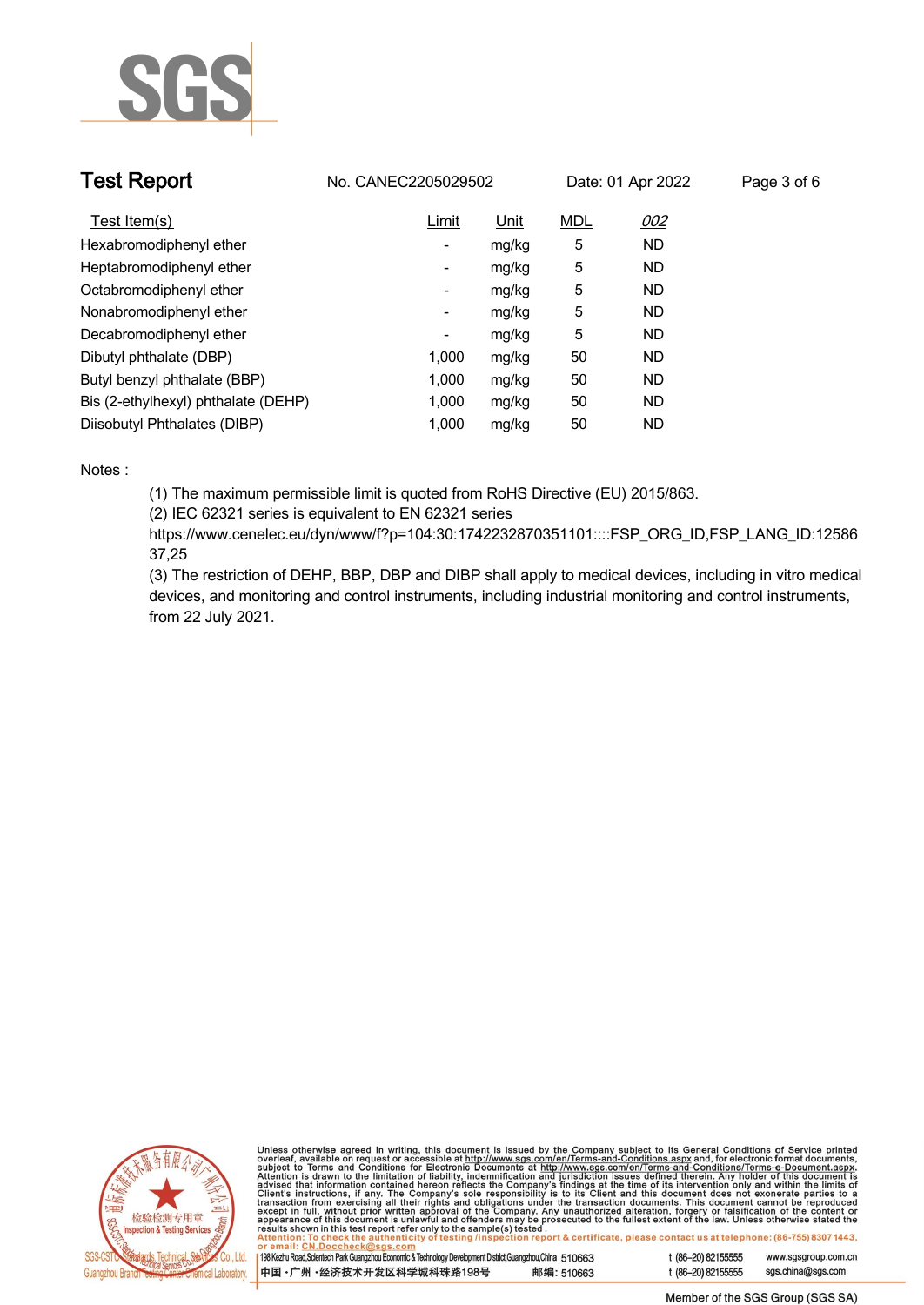

**Test Report. No. CANEC2205029502 . Date: 01 Apr 2022. Page 4 of 6.**

## **ATTACHMENTS Pb/Cd/Hg/Cr6+/PBBs/PBDEs Testing Flow Chart**

**1) These samples were dissolved totally by pre -conditioning method according to below flow chart. (Cr6+ and PBBs/PBDEs test method excluded ).**





Unless otherwise agreed in writing, this document is issued by the Company subject to its General Conditions of Service printed<br>overleaf, available on request or accessible at <u>http://www.sgs.com/en/Terms-and-Conditions.a</u>

| 198 Kezhu Road,Scientech Park Guangzhou Economic & Technology Development District,Guangzhou,China   510663 |            |
|-------------------------------------------------------------------------------------------------------------|------------|
| 中国 •广州 •经济技术开发区科学城科珠路198号 ;                                                                                 | 邮编: 510663 |

t (86-20) 82155555 Member of the SGS Group (SGS SA)

www.sgsgroup.com.cn

sas.china@sas.com

t (86-20) 82155555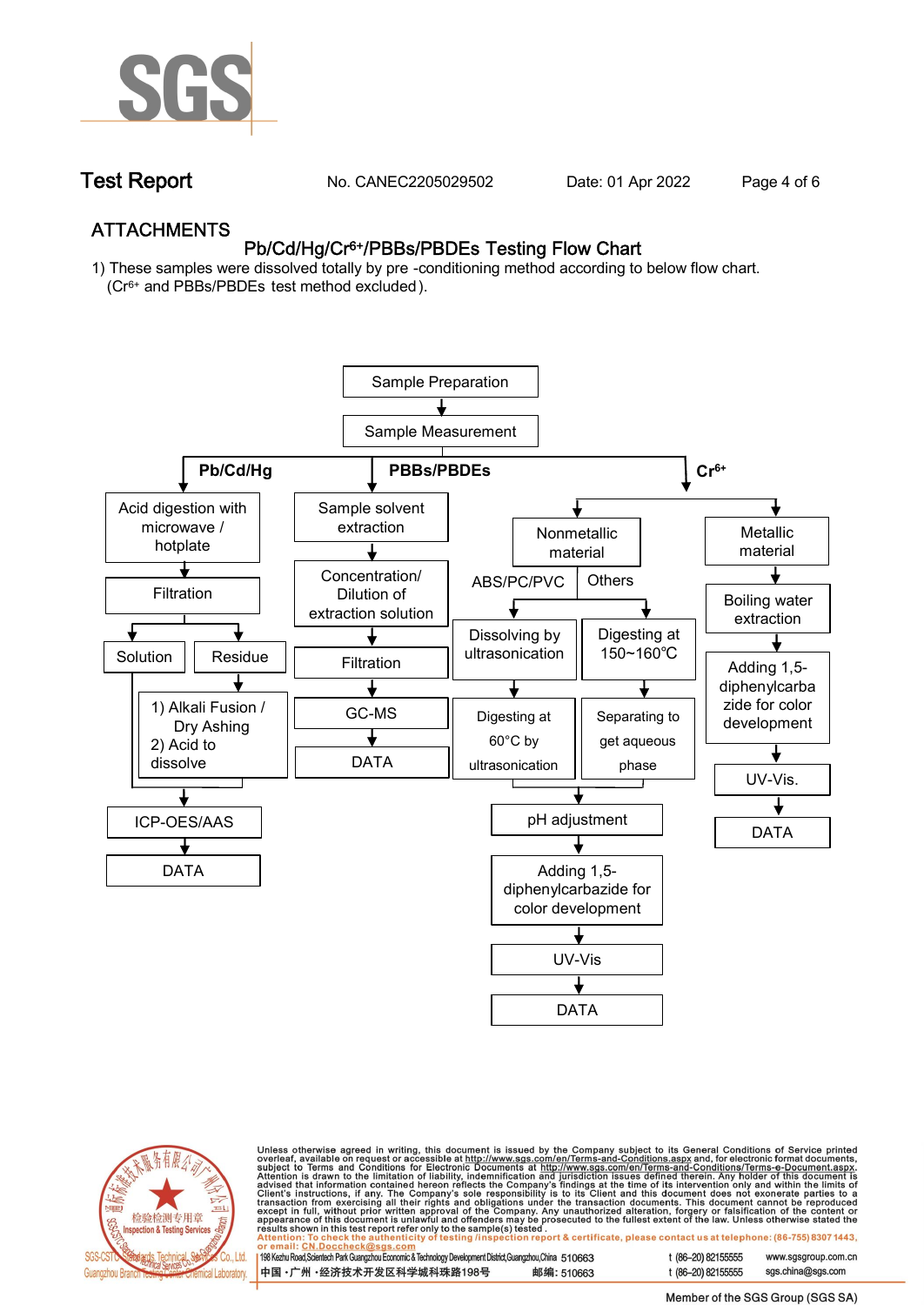

**Test Report. No. CANEC2205029502 . Date: 01 Apr 2022. Page 5 of 6.**

# **ATTACHMENTS Phthalates Testing Flow Chart**





Unless otherwise agreed in writing, this document is issued by the Company subject to its General Conditions of Service printed<br>overleaf, available on request or accessible at http://www.sgs.com/en/Terms-and-Conditions.as

| <u>UI CIIIAII. CN.DUCCIICCRIWSUS.COIII</u>                                                                |            |
|-----------------------------------------------------------------------------------------------------------|------------|
| 198 Kezhu Road,Scientech Park Guangzhou Economic & Technology Development District,Guangzhou,China 510663 |            |
| 中国 •广州 •经济技术开发区科学城科珠路198号                                                                                 | 邮编: 510663 |

t (86-20) 82155555 sgs.china@sgs.com

www.sgsgroup.com.cn

t (86-20) 82155555